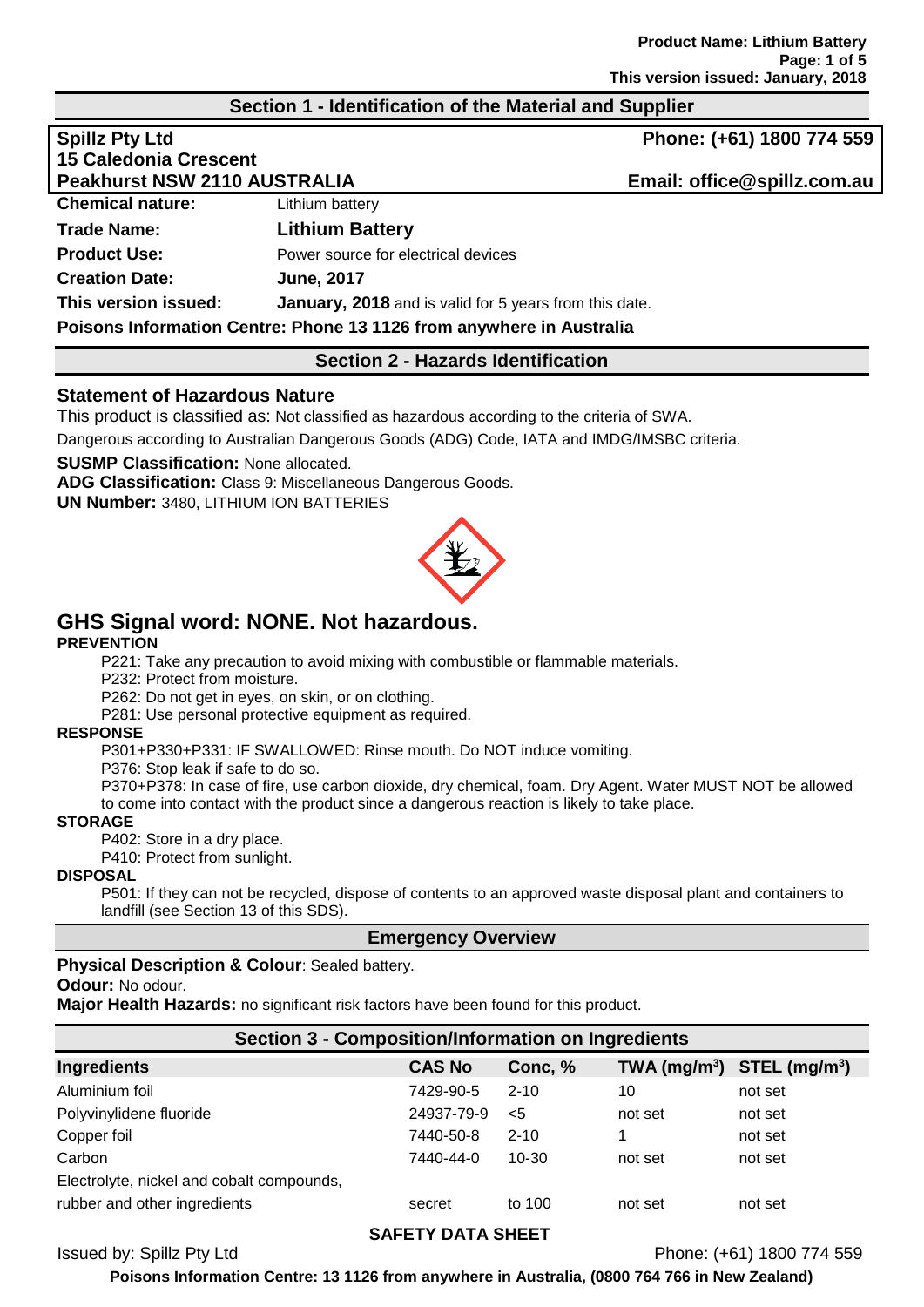This is a commercial product whose exact ratio of components may vary slightly. Minor quantities of other non hazardous ingredients are also possible.

The SWA TWA exposure value is the average airborne concentration of a particular substance when calculated over a normal 8 hour working day for a 5 day working week. The STEL (Short Term Exposure Limit) is an exposure value that may be equalled (but should not be exceeded) for no longer than 15 minutes and should not be repeated more than 4 times per day. There should be at least 60 minutes between successive exposures at the STEL. The term "peak "is used when the TWA limit, because of the rapid action of the substance, should never be exceeded, even briefly.

# **Section 4 - First Aid Measures**

## **General Information:**

You should call The Poisons Information Centre if you feel that you may have been poisoned, burned or irritated by this product. The number is 13 1126 from anywhere in Australia (0800 764 766 in New Zealand) and is available at all times. Have this SDS with you when you call.

**Inhalation:** First aid is not generally required. If in doubt, contact a Poisons Information Centre or a doctor.

**Skin Contact:** Gently brush away excess particles. Wash gently and thoroughly with water (use non-abrasive soap if necessary) for 5 minutes or until chemical is removed.

**Eye Contact:** Quickly and gently brush particles from eyes. No effects expected. If irritation does occur, flush contaminated eye(s) with lukewarm, gently flowing water for 5 minutes or until the product is removed. Obtain medical advice if irritation becomes painful or lasts more than a few minutes. Take special care if exposed person is wearing contact lenses.

**Ingestion:** If product is swallowed or gets in mouth, do NOT induce vomiting; wash mouth with water and give some water to drink. If symptoms develop, or if in doubt contact a Poisons Information Centre or a doctor.

# **Section 5 - Fire Fighting Measures**

**Fire and Explosion Hazards**: The major hazard in fires is usually inhalation of heated and toxic or oxygen deficient (or both), fire gases. There is no risk of an explosion from this product under normal circumstances if it is involved in a fire.

Fire decomposition products from this product may be toxic if inhaled. Take appropriate protective measures.

**Extinguishing Media:** In case of fire, use carbon dioxide, dry chemical, foam. Dry Agent. Water MUST NOT be allowed to come into contact with the product since a dangerous reaction is likely to take place. Try to contain spills, minimise spillage entering drains or water courses.

**Fire Fighting:** If a significant quantity of this product is involved in a fire, call the fire brigade. There is a danger of a violent reaction or explosion if significant quantities of this product are involved in a fire. Recommended personal protective equipment is liquid-tight chemical protective clothing and breathing apparatus.

| Flash point:                     | No data  |
|----------------------------------|----------|
| <b>Upper Flammability Limit:</b> | No data. |
| <b>Lower Flammability Limit:</b> | No data. |
| <b>Autoignition temperature:</b> | No data. |
| <b>Flammability Class:</b>       | No data. |
|                                  |          |

**Section 6 - Accidental Release Measures**

**Accidental release:** In the event of a major spill, prevent spillage from entering drains or water courses. As a minimum, wear overalls, goggles and gloves. Suitable materials for protective clothing include no specific manufacturer recommendations. Use impermeable gloves with care. Eye/face protective equipment should comprise as a minimum, protective goggles. If there is a significant chance that dusts are likely to build up in cleanup area, we recommend that you use a suitable dust mask.

Stop leak if safe to do so, and contain spill. Because of the environmentally hazardous nature of this product, special care should be taken to restrict release to waterways or drains. Sweep up and shovel or collect recoverable product into labelled containers for recycling or salvage, and dispose of promptly. Consider vacuuming if appropriate. Recycle containers wherever possible after careful cleaning. After spills, wash area preventing runoff from entering drains. If a significant quantity of material enters drains, advise emergency services. This material may be suitable for approved landfill. Ensure legality of disposal by consulting regulations prior to disposal. Thoroughly launder protective clothing before storage or re-use. Advise laundry of nature of contamination when sending contaminated clothing to laundry.

# **Section 7 - Handling and Storage**

**Handling:** Keep exposure to this product to a minimum, and minimise the quantities kept in work areas. Check Section 8 of this SDS for details of personal protective measures, and make sure that those measures are followed. The measures detailed below under "Storage" should be followed during handling in order to minimise risks to persons using the product in the workplace. Also, avoid contact or contamination of product with incompatible materials listed in Section 10.

# **SAFETY DATA SHEET**

Issued by: Spillz Pty Ltd Phone: (+61) 1800 774 559 **Poisons Information Centre: 13 1126 from anywhere in Australia, (0800 764 766 in New Zealand)**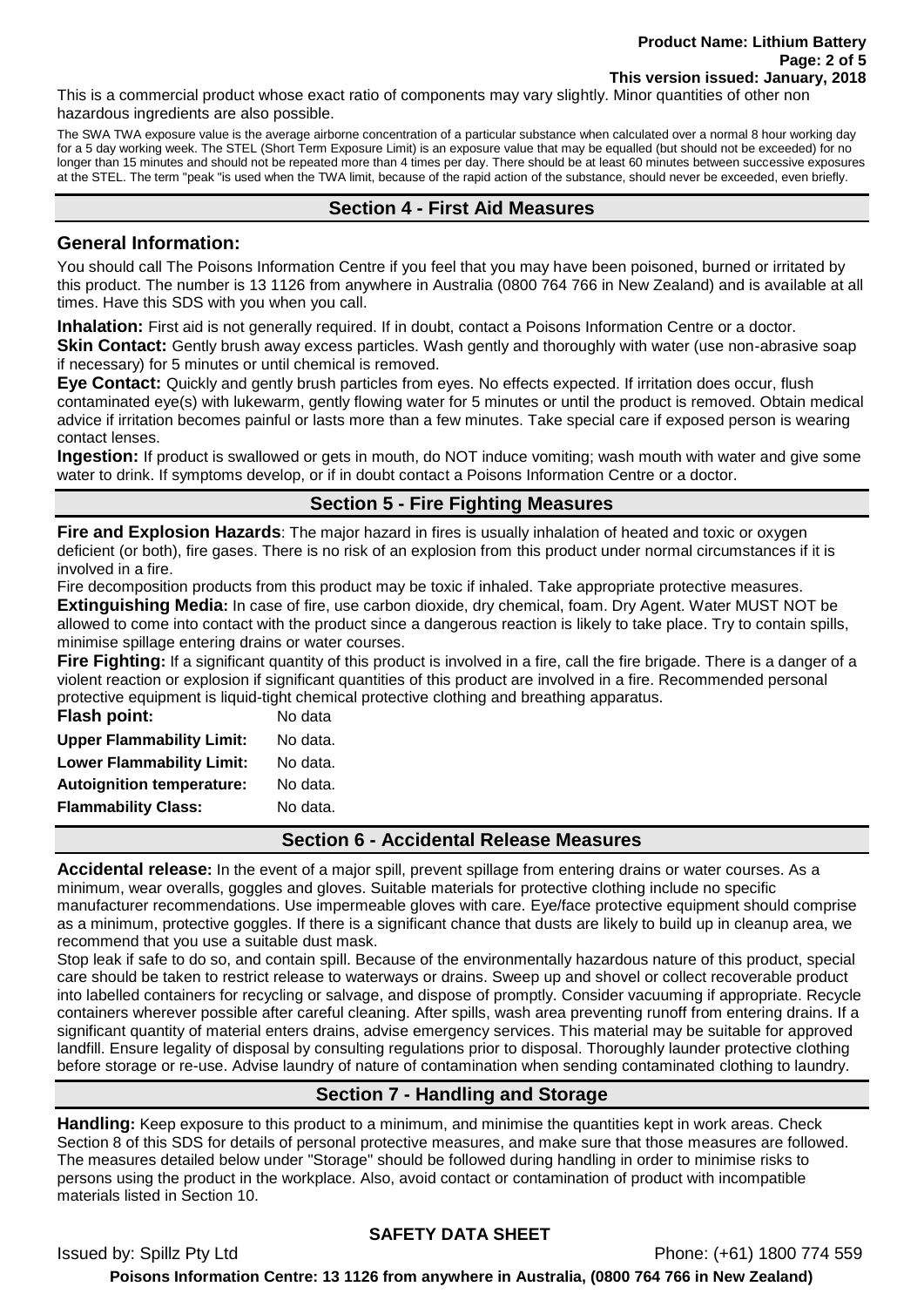**Storage:** Although this is classed as a Dangerous Good, you may not need a license to store it. If you have any doubts, we suggest you contact your Dangerous Goods authority in order to clarify your obligations. Check packaging - there may be further storage instructions on the label.

# **Section 8 - Exposure Controls and Personal Protection**

The following Australian Standards will provide general advice regarding safety clothing and equipment:

Respiratory equipment: **AS/NZS 1715**, Protective Gloves: **AS 2161**, Occupational Protective Clothing: AS/NZS 4501 set 2008, Industrial Eye Protection: **AS1336** and **AS/NZS 1337**, Occupational Protective Footwear: **AS/NZS2210**.

| <b>SWA Exposure Limits</b> | TWA (mg/m $3$ ) | $STEL$ (mg/m <sup>3</sup> ) |
|----------------------------|-----------------|-----------------------------|
| Aluminium foil             |                 | not set                     |
| Copper foil                |                 | not set                     |

No special equipment is usually needed when occasionally handling small quantities. The following instructions are for bulk handling or where regular exposure in an occupational setting occurs without proper containment systems. **Ventilation:** This product should only be used where there is ventilation that is adequate to keep exposure below the TWA levels. If necessary, use a fan.

**Eye Protection:** Eye protection such as protective glasses or goggles is recommended when this product is being used.

**Skin Protection:** You should avoid contact even with mild skin irritants. Therefore you should wear suitable impervious elbow-length gloves and facial protection when handling this product. See below for suitable material types.

**Protective Material Types:** There is no specific recommendation for any particular protective material type. **Respirator:** If there is a significant chance that dusts are likely to build up in the area where this product is being used, we recommend that you use a suitable dust mask.

## **Section 9 - Physical and Chemical Properties:**

| <b>Physical Description &amp; colour:</b>    | Sealed battery.                                                             |  |
|----------------------------------------------|-----------------------------------------------------------------------------|--|
| Odour:                                       | No odour.                                                                   |  |
| <b>Boiling Point:</b>                        | Not available.                                                              |  |
| <b>Freezing/Melting Point:</b>               | Solid battery, internal components are a combination of solids and liquids. |  |
| <b>Volatiles:</b>                            | No data.                                                                    |  |
| <b>Vapour Pressure:</b>                      | No data.                                                                    |  |
| <b>Vapour Density:</b>                       | Not applicable.                                                             |  |
| <b>Specific Gravity:</b>                     | No data.                                                                    |  |
| <b>Water Solubility:</b>                     | No data.                                                                    |  |
| pH:                                          | No data.                                                                    |  |
| <b>Volatility:</b>                           | No data.                                                                    |  |
| <b>Odour Threshold:</b>                      | No data.                                                                    |  |
| <b>Evaporation Rate:</b>                     | Not applicable.                                                             |  |
| <b>Coeff Oil/water Distribution:</b>         | No data                                                                     |  |
| <b>Viscosity:</b>                            | Not applicable.                                                             |  |
| <b>Autoignition temp:</b>                    | No data.                                                                    |  |
| <b>Section 10 - Stability and Reactivity</b> |                                                                             |  |

**Reactivity:** If damaged or short-circuited, the battery cell may generate heat, ignite and/or release corrosive or toxic fumes, especially if the contents come into contact with water.

**Conditions to Avoid:** This product should be kept in a cool place, preferably below 30°C. Containers should be kept dry. Keep away from heat, flames and sparks. Protect this product from light.

**Incompatibilities:** acids, bases, strong oxidising agents, halogenated hydrocarbons, water.

**Fire Decomposition:** Combustion forms carbon dioxide, and if incomplete, carbon monoxide and possibly smoke. Water is also formed. May form hydrogen fluoride gas and other compounds of fluorine. Aluminium compounds, lithium compounds, nickel compounds, cobalt compounds. Carbon monoxide poisoning produces headache,

weakness, nausea, dizziness, confusion, dimness of vision, disturbance of judgment, and unconsciousness followed by coma and death.

**Polymerisation:** Polymerisation reactions are unlikely; they are not expected to occur.

# **SAFETY DATA SHEET**

Issued by: Spillz Pty Ltd Phone: (+61) 1800 774 559 **Poisons Information Centre: 13 1126 from anywhere in Australia, (0800 764 766 in New Zealand)**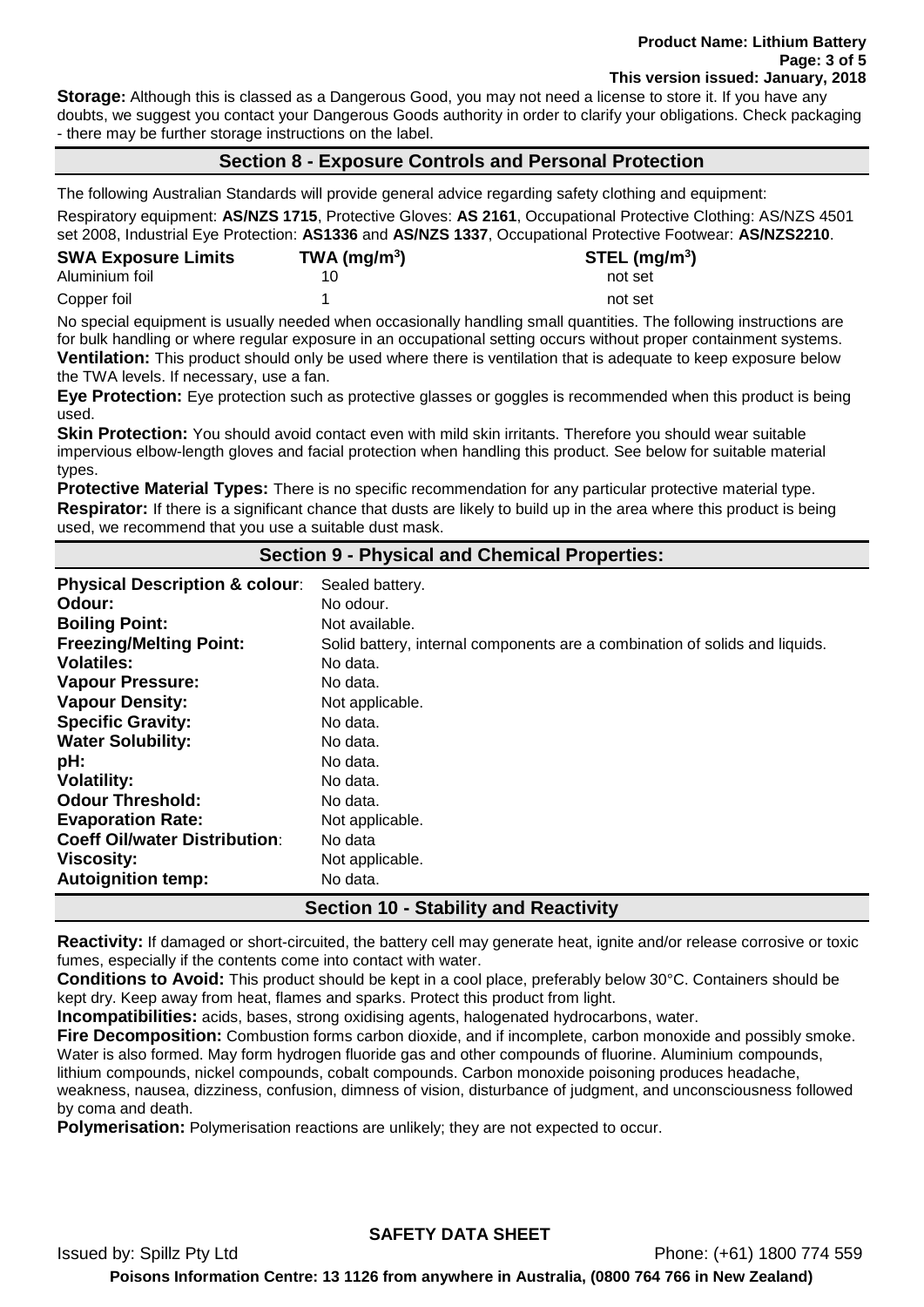## **Section 11 - Toxicological Information**

# **Local Effects:**

**Target Organs:** There is no data to hand indicating any particular target organs.

#### **Classification of Hazardous Ingredients**

Ingredient **Risk Phrases** 

Aluminium Foil **No risk phrases** 

- Substance or mixture which in contact with water emits flammable gas category 2
	- Pyrophoric solid category 1

Nickel compounds are known to be human carcinogens based on sufficient evidence of carcinogenicity from studies in humans, including epidemiological and mechanistic information, which indicates a causal relationship between exposure to nickel compounds and human cancer. The findings of increased risk of cancer in exposed workers are supported by evidence from experimental animals that shows that exposure to an assortment of nickel compounds by multiple routes causes malignant tumours to form at various sites in multiple species of experimental animals. A report may be found at http://ntp.niehs.nih.gov/ntp/roc/eleventh/profiles/s118nick.pdf

## **Potential Health Effects**

## **Inhalation:**

**Short Term Exposure:** Available data indicates that this product is not harmful. However product may be mildly irritating, although unlikely to cause anything more than mild transient discomfort.

**Long Term Exposure:** No data for health effects associated with long term inhalation.

## **Skin Contact:**

**Short Term Exposure:** Available data indicates that this product is not harmful. It should present no hazards in normal use. In case of leakage or damage, the battery contents are very irritating to the skin.

**Long Term Exposure:** No data for health effects associated with long term skin exposure.

## **Eye Contact:**

**Short Term Exposure:** This product may be irritating to eyes, but is unlikely to cause anything more than mild transient discomfort. In case of leakage or damage, the battery contents are very irritating to the eyes.

**Long Term Exposure:** No data for health effects associated with long term eye exposure.

## **Ingestion:**

**Short Term Exposure:** Significant oral exposure is considered to be unlikely. This product, while believed to be not harmful, is likely to cause headache and gastric disturbance such as nausea and vomiting if ingested in significant quantities. If the battery leaks, the contents may cause severe irritation to the digestive tract.

**Long Term Exposure:** No data for health effects associated with long term ingestion.

## **Carcinogen Status:**

**SWA:** No significant ingredient is classified as carcinogenic by SWA.

**NTP:** No significant ingredient is classified as carcinogenic by NTP.

**IARC:** No significant ingredient is classified as carcinogenic by IARC.

## **Section 12 - Ecological Information**

This product is not biodegradable; it may accumulate in the soil or water and cause long term problems.

## **Section 13 - Disposal Considerations**

**Disposal:** Batteries which have not been fully discharged are considered a reactive hazardous waste product due to the unconsumed lithium remaining in the battery. Disposal by untrained personnel may cause a dangerous incident. We suggest that you contact a specialist disposal company to arrange disposal. Wherever possible, discharge batteries fully before disposal.

Discharged lithium batteries may be accepted by some battery recycling programs, and should be recycled wherever possible. If the batteries cannot be recycled, dispose of fully discharged batteries as household waste.

**SAFETY DATA SHEET**

Issued by: Spillz Pty Ltd Phone: (+61) 1800 774 559 **Poisons Information Centre: 13 1126 from anywhere in Australia, (0800 764 766 in New Zealand)**